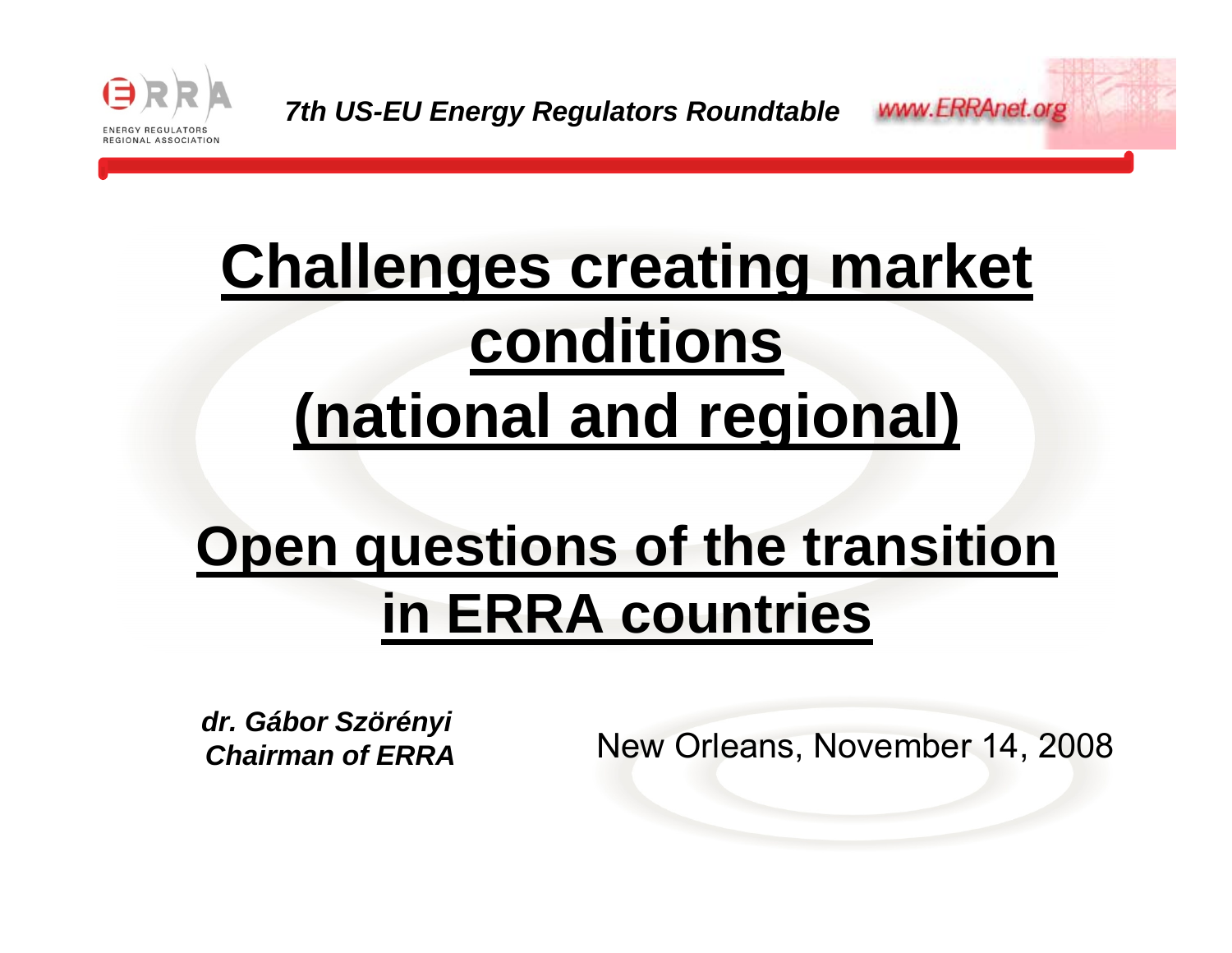

### **Regulators Regulators' view of ERRA members of ERRA members**



**National Regulatory Authorities:** 

- • Responding to all stakeholders' aspects <sup>→</sup> *optimising actions on regional market and cooperation on regional level*
- $\bullet$ Committed to electricity market competition
- • Believe in positive effects of efficient competition on economy <sup>→</sup> *forcing non discriminatory access, level playing field, market conditions*
- • National Regulators have limited possibility to force regional harmonisation of legal/regulatory framework <sup>→</sup> *it is in the hand of politicians, governments (they are not active in this field)*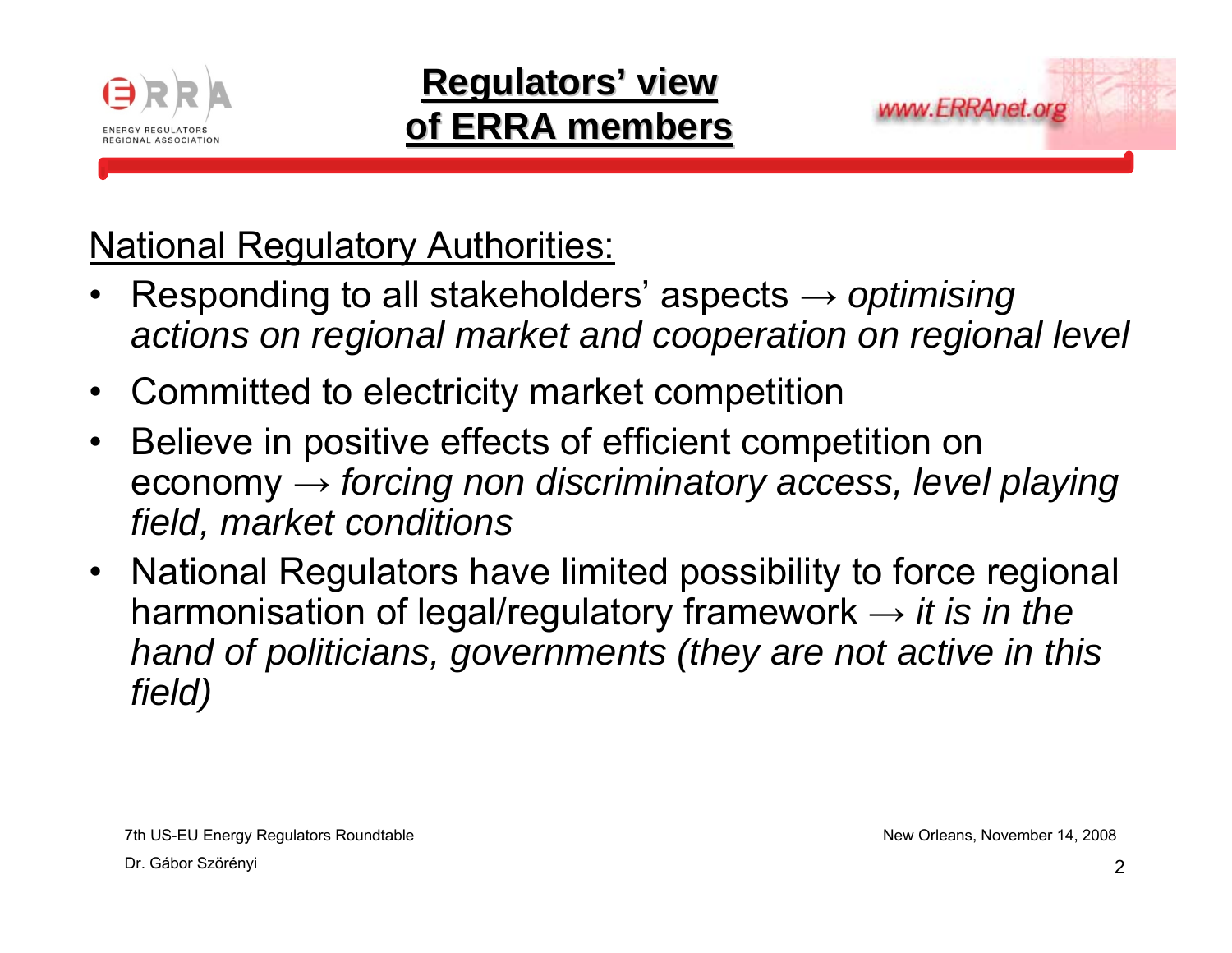

**Results of regional market building Results of regional market building**

### Substantial developments in energy reform in the ERRA regions, like:

- Intensive, continuous regulatory cooperation (under the leadership of ERGEG, ERRA and ECRB) aiming legal and regulatory harmonisation with the Directives and relevant EC regulation and with the best European and US regional market building practices
- Energy Community Treaty is a legal obligation for SEE countries to meet EU Directives (extensive working groups dealing with issues)
- Treaty Observer countries: Ukraine, Moldova and Georgia (Ukraine is in discussions on becoming a full Contracting Party)
- Members of the Energy Regulators Regional Association (ERRA) have taken a common position regarding price increases and capacity shortage in some regions (December, 2007)
- Common intention for harmonised licensing procedure.
- There are functioning national Regulatory Authorities with adequate statutory power, authorisation and expertise.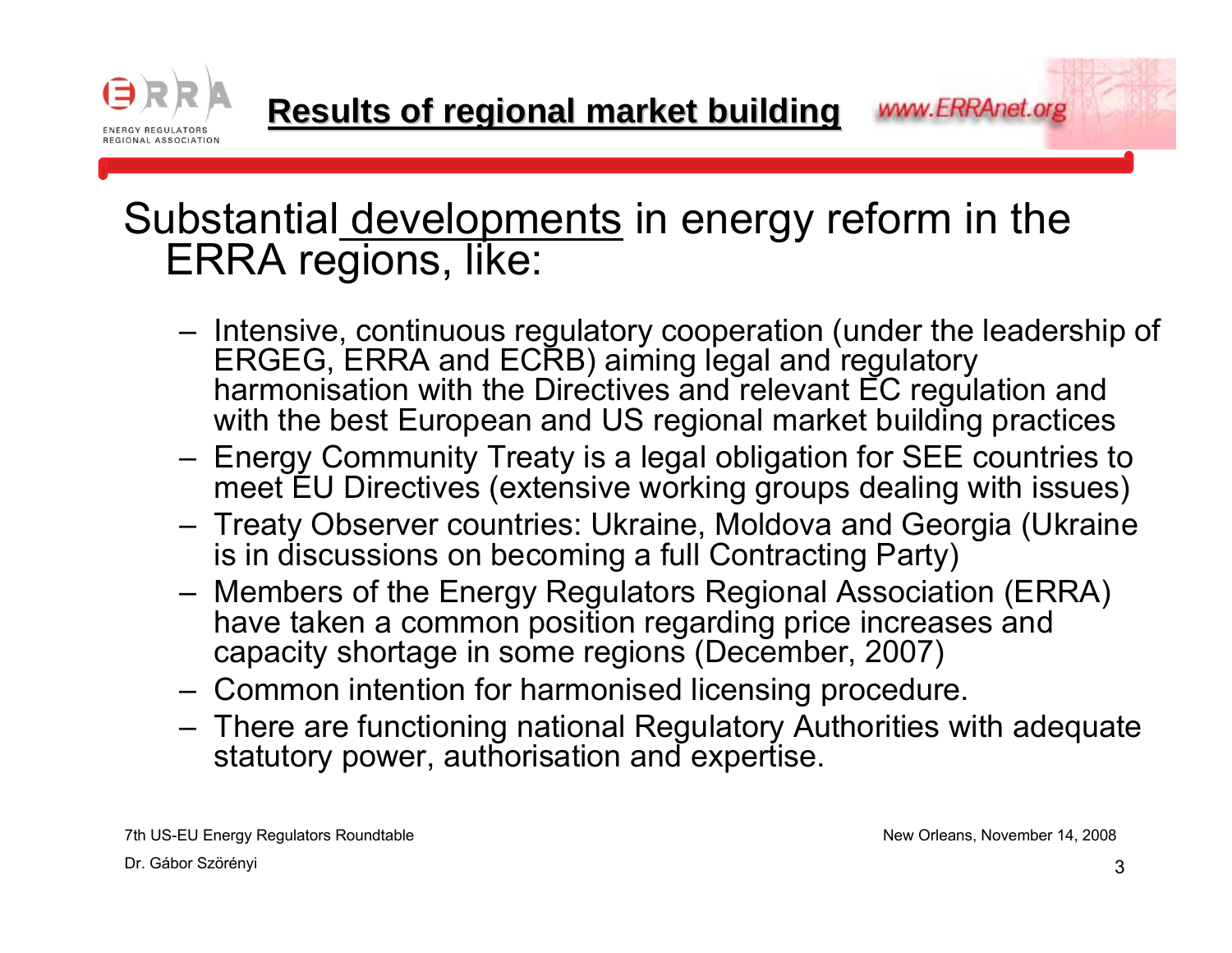

### Substantial developments in energy reform in the ERRA regions, like(cont.):

- Functioning Russian competitive wholesale market, major foreign investment in generation (ENEL and E.ON) and abolishment of RAO UES
- The existence of a vigorous Kazak wholesale market (but with imperfections).
- A coordinated explicit cross-border capacity auction exists in the CEE region.
- The mechanism for transmission revenue allocation among the SEE TSOs was agreed upon.
- Non-regulated end-user price for industrial users in several countries.
- Introduced mechanism supporting vulnerable consumers in some countries.
- There are advanced methods for monitoring service quality.
- Based on price signals and relative comfort, an increasing number of investors are interested in new generations (several issued new licences).
- A memorandum of understanding on market coupling between Austria, Hungary and Romania is under way to be signed.
- The possibility of a regional power exchange is under development (CEEPEX concept) with the cooperation of the World Bank, E-Control and HEO.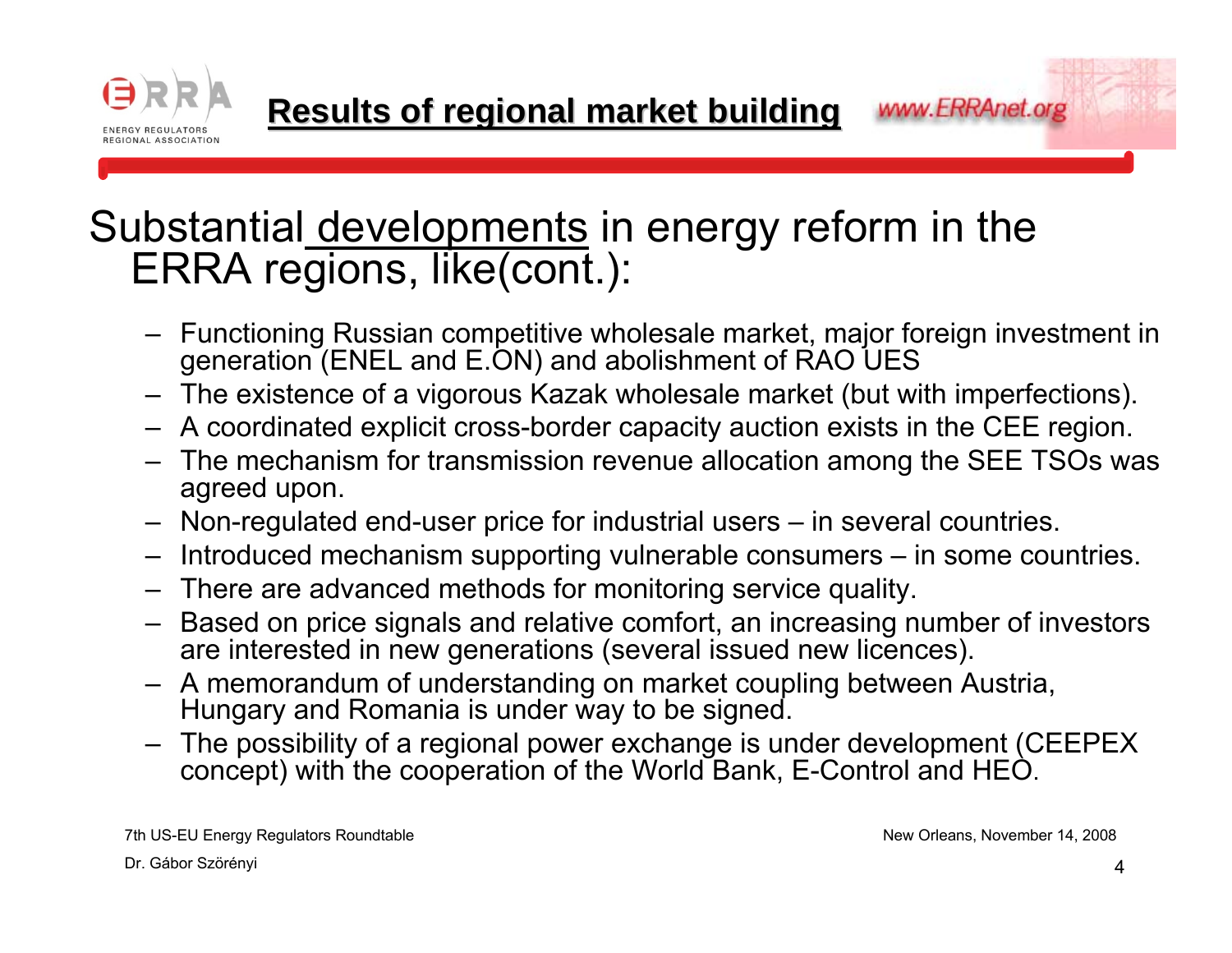



- •not to disturb market tendencies, market forces,
- • to maintain good level of security of supply in national and regional markets,
- •to reduce market entry barriers and regulatory barriers to give more chance <u>for new investments</u> (analysing the possibilities to give the adequate comfort to the investors on new generation and transmission investments)
- •to utilise more potential tools of demand response programmes

The regulators agree that special (non-avoidable, non market based) actions to secure the supply in the national market(s) and to avoid drastic price increases should be proportional, transient and can not endanger the neighbouring markets.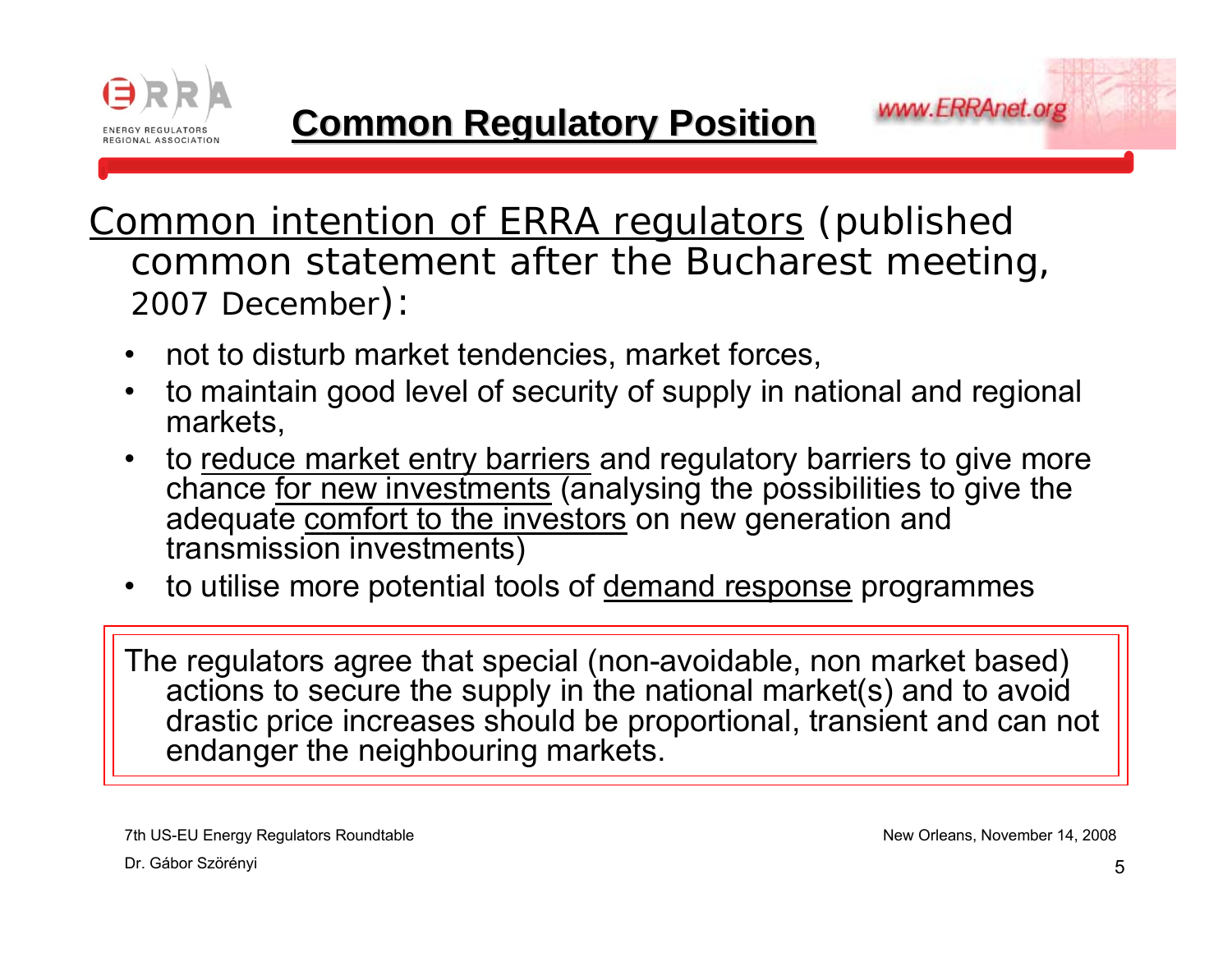



- Low energy prices
- Reserve capacities (no urgent need for new investment)
- Healthy general economic conditions
- Stable, competition oriented governments
- General (citizens and politicians) belief in positive effects of efficient competition on economy
- Environmental considerations had no serious effect on end-user prices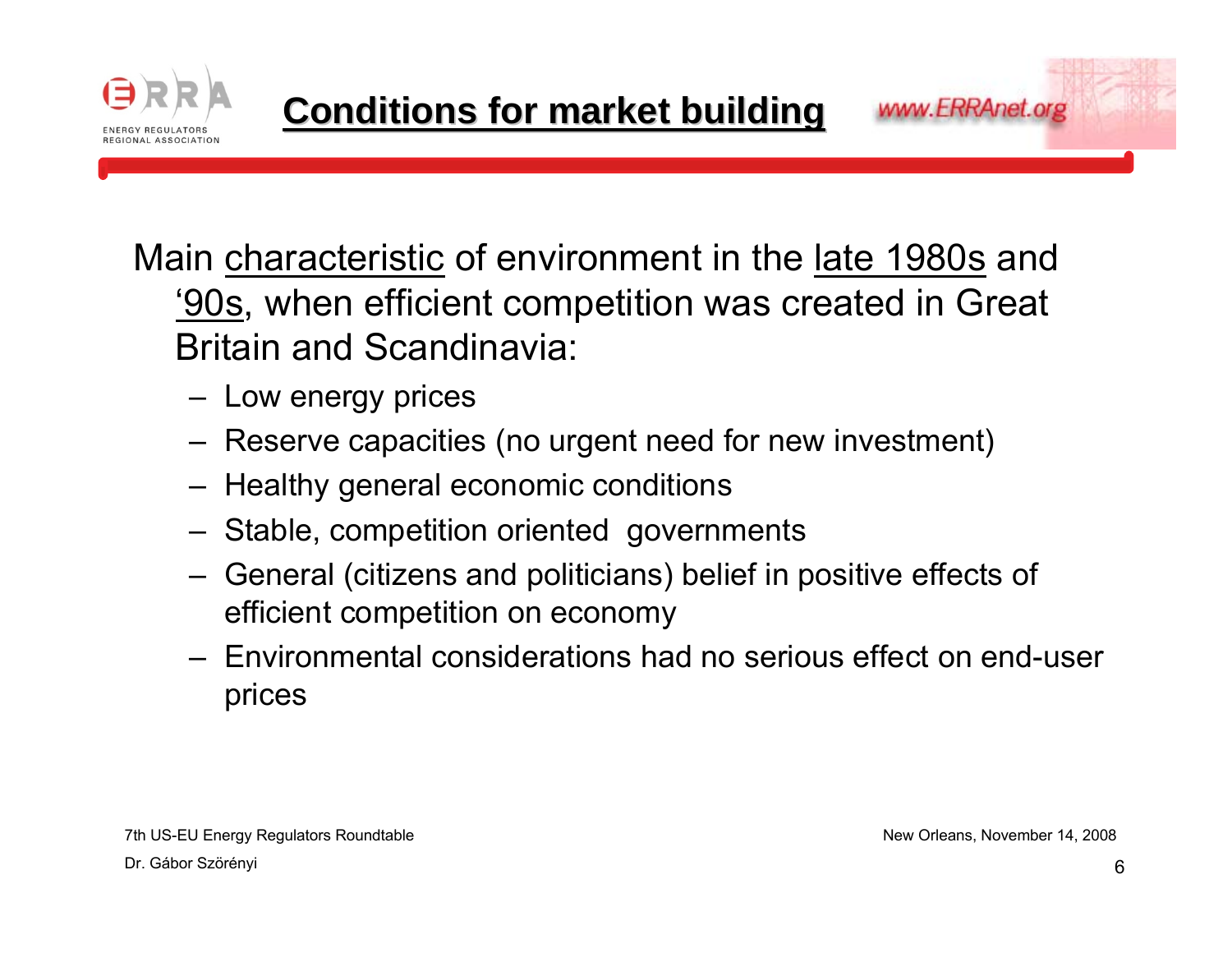

<u>Main characteristic</u> of environment in the 2000s, when most of the ERRA countries (some of them perimeter ones of EU) are in the process creating efficient competition:

- –High and continuously increasing energy prices
- – Diminishing reserve capacities (urgent need for new investment both in generation and in cross border network)
- Unstable financial and economic conditions
- –Changing government orientations
- – Citizens and politicians are afraid of the negative effects of transient period (not easy to convince them on the future positive effect of efficient competition)
- – Environmental considerations have serious effect on end-user prices (CO $_{\scriptscriptstyle{2}}$ credit, renewable targets)

Some special characteristics of some ERRA countries:

- $\bullet$ Low regulated household tariffs (as difficulty for retail market conditions)
- $\bullet$  Starting point of the restructuring of energy industry on the relatively small national market: state owned integrated company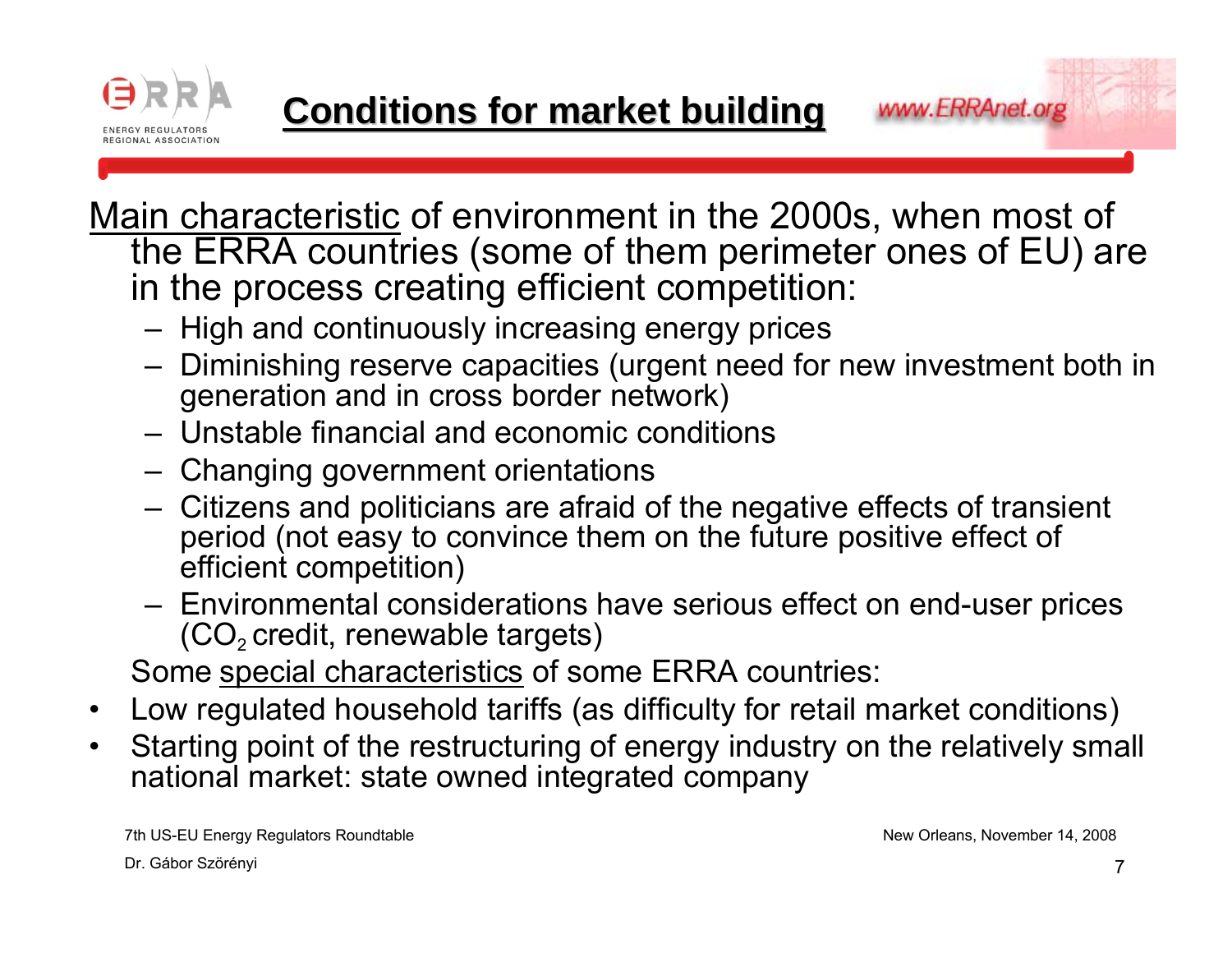



- • National political aspects, priorities:
	- **Security of Supply** (SoS) on national market <sup>→</sup> *In case the level of SoS is endangered politicians urge interventions, like:* 
		- postponing the market based solution ("open" borders, new generation investment on investor risk)
		- priority access to cross border capacities; pressure on TSO reducing "export"  $\,$ possibilities; preference for state owned incumbent
	- **End-user price** (especially for households, Universal Service Provider (USP) clients) <sup>→</sup> *In case of pressure for drastic price increase politicians urge interventions, like:* 
		- the market conditions could be hindered (high portion of regulated segment)
		- regulated household prices (i.e. the price of energy component is different from the market based one); enlarging the USP umbrella (less room for retail competition)
- • EU aspects, priorities:
	- Implementing the Directives in all national markets (*no special rules for small markets; no short term solution for existing or foreseen SoS problems*)
	- Forcing cross border trade (price convergence, regional trade, common market)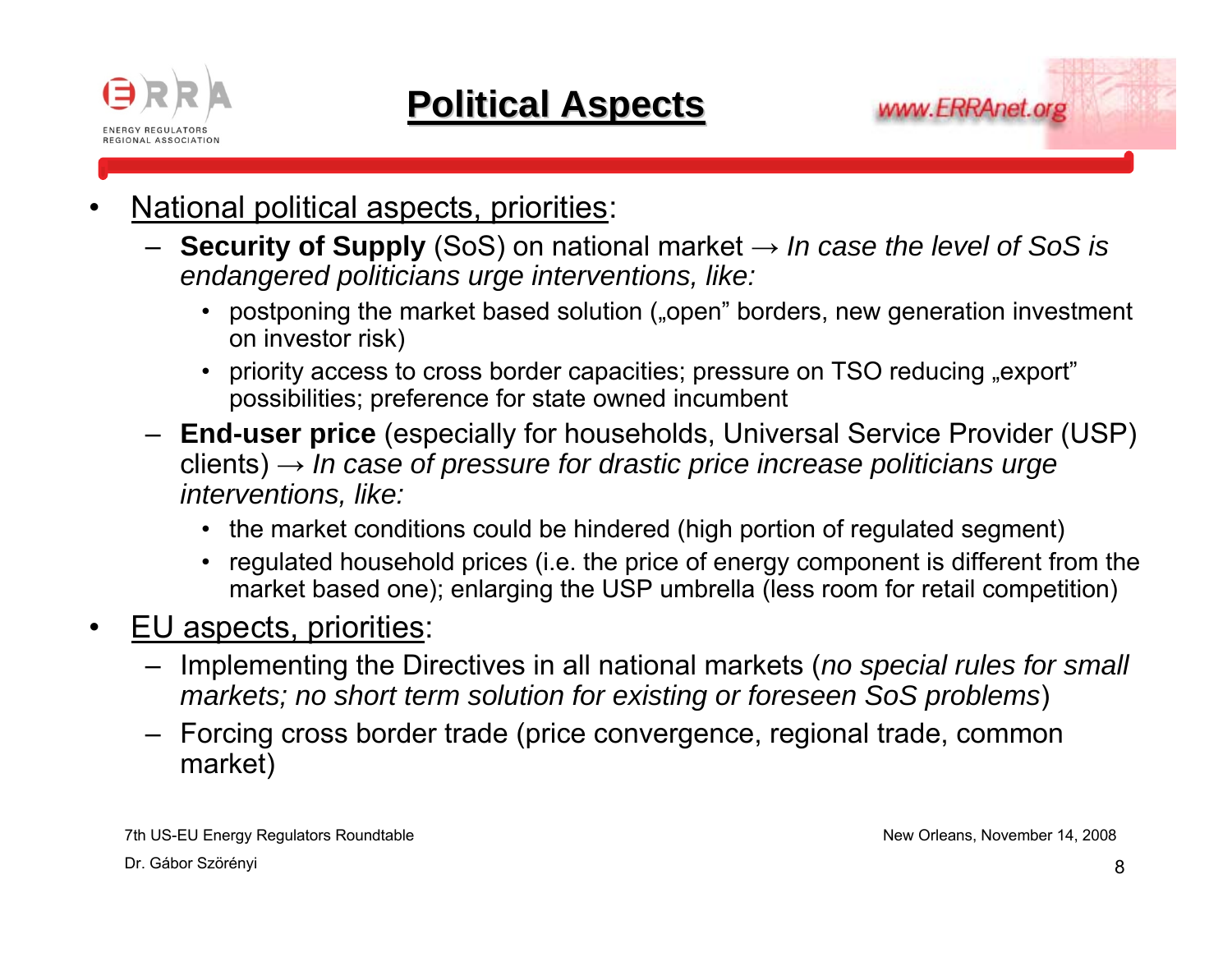# **Challenges in the market reform process** *market* reform **process**

#### **(Market structure Market structure)**

<u>Market structure</u> issues during the transient period (<u>from the</u> state owned vertically integrated supply chain with regulated end-user prices to the restructured, unbundled industry under TPA rules with market-based energy prices):

- Regulators would like to dismantle or renegotiate (reduce the volume and time-period) the PPA structure signed by former state owned incumbent :
	- creating liquid multiplayer wholesale market (condition of competition)
	- mitigating market power
- Private investors and banks are reducing their risk, they argue strongly for long-term contracts (preferably with state owned company) or for feed in tariff comfort, saying:
	- no liquid wholesale markets
	- no indicative price signals
	- continuously changing rules

**Challenge: Finding the balance between the contradictious arguments Open Questions: How to find the good balance? How to avoid rebuilding the monopoly structure without postponing new generation investment?**

7th US-EU Energy Regulators Roundtable Dr. Gábor Szörényi

,

**ENERGY REGULATORS** REGIONAL ASSOCIATION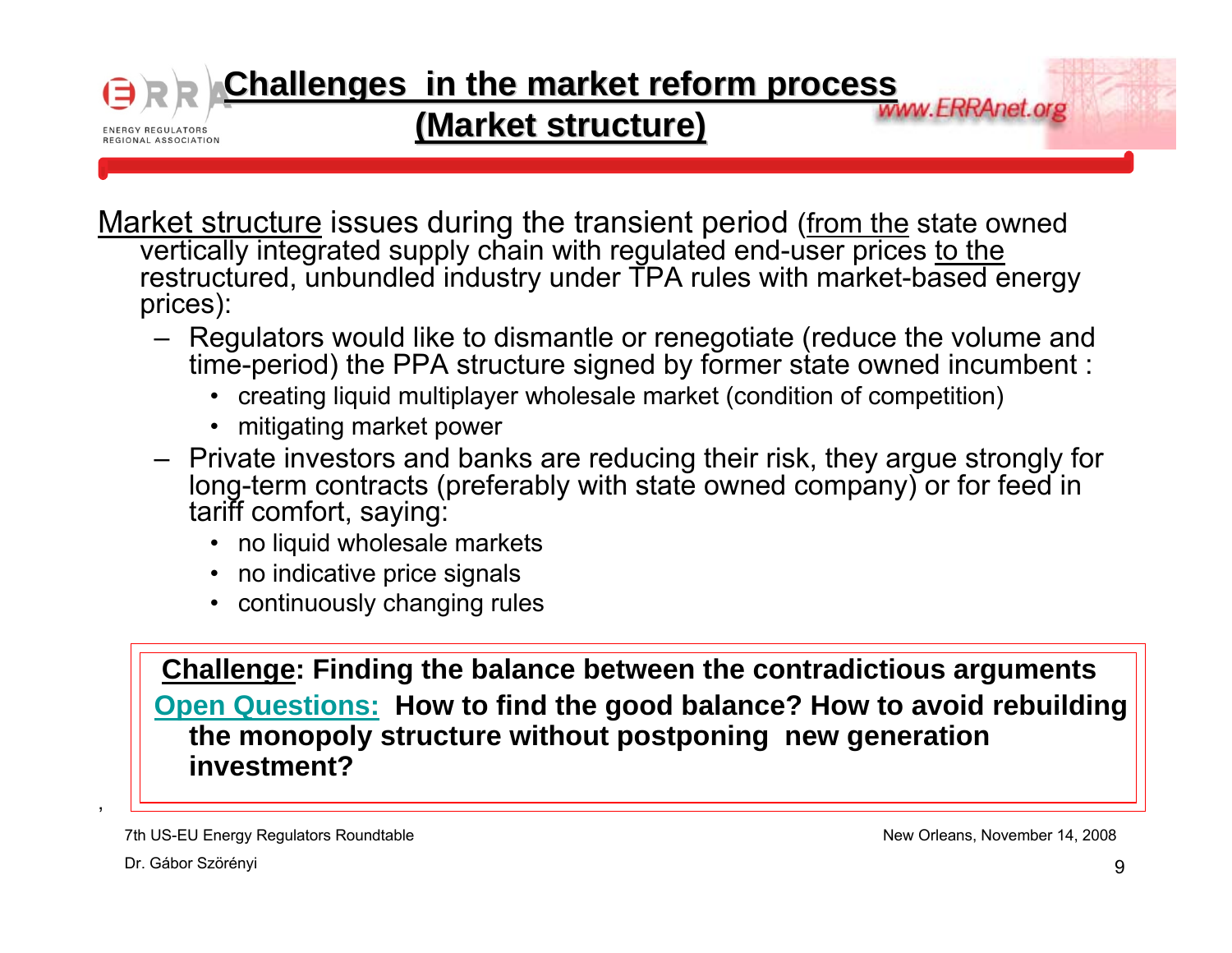#### **Challenges in the market reform process** *market reform* **(Security of Supply) (Security of Supply) ENERGY REGULATORS** REGIONAL ASSOCIATION

#### **Security of Supply** (**SoS**) **issues during the transient period:**

Net export position of certain national markets of the CEE and SEE region is diminishing and is turning into net import position:

- •If there is a threat of capacity shortage politicians may become concerned and the following arguments can become rather appealing:
	- the state-owned wholesaler (former Single Buyer) should enter into contracts with potential new capacities offering the comfort they need
	- the government should issue a tender for "guaranteed" new capacities
	- the state (through the state-owned incumbent) should build new capacity, securing the supply.
- •If the SoS is seriously threatened, politicians could accept those proposals, which create temporary administrative barriers against new entries into the market and against cross-border trade, such as:
	- priority of AAC at borders,
	- export fee, and
	- zero capacity on annual and monthly cross-border capacity auction

**Challenge: How to avoid maintaining or re-creating isolated, relatively small national markets instead of establishing regional market conditions.** 

**Open Question: How to save the adequate level of SoS in national markets until the new generation investments come on line (2-3 years), knowing that the lack of regional market and the potential discriminative, administrative measures discourage new private investments?**

7th US-EU Energy Regulators Roundtable

New Orleans, November 14, 2008

Dr. Gábor Szörényi

,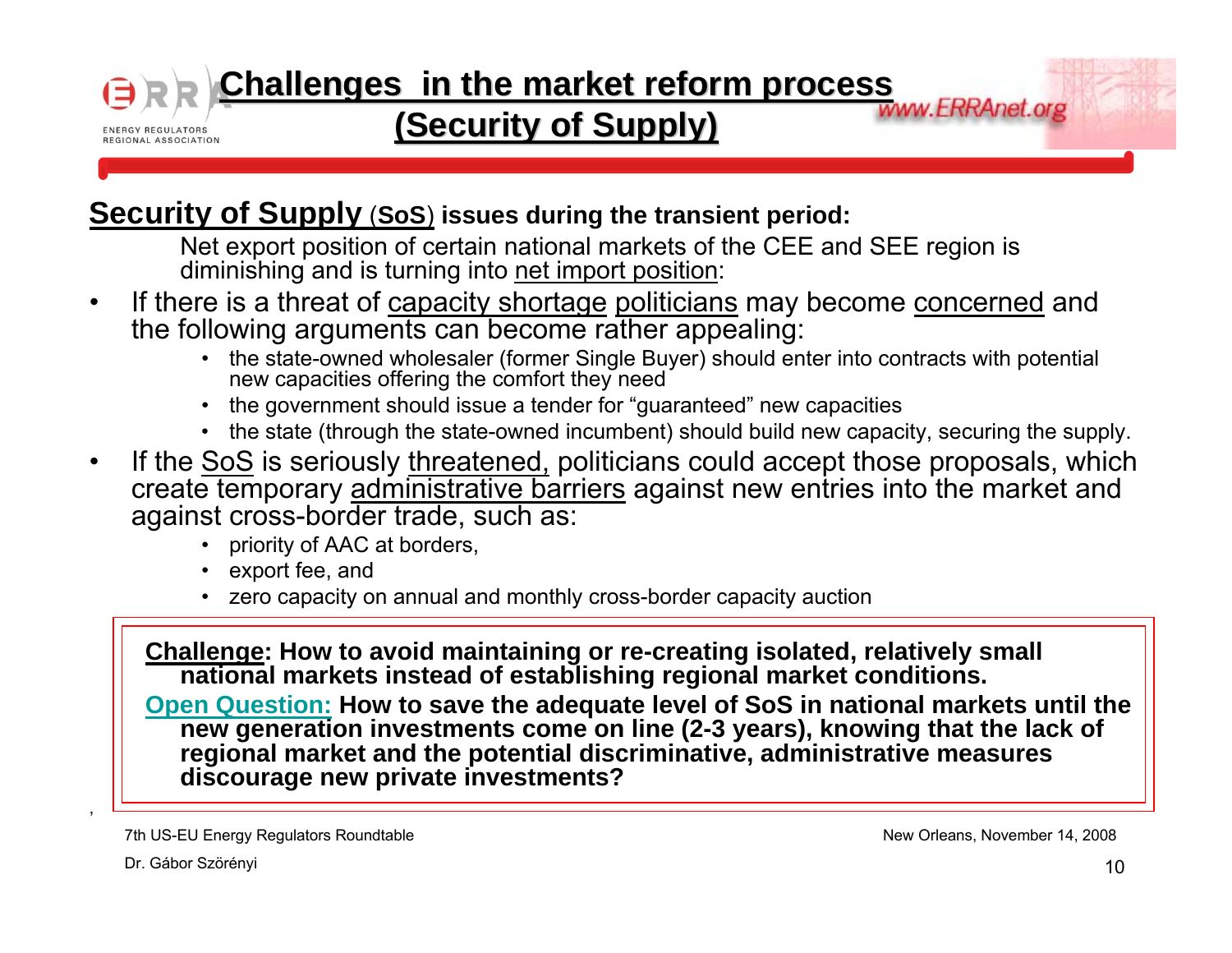

### **Export-Import Balance**



Net export position of some ERRA members



*Source: ERRA Database*

7th US-EU Energy Regulators Roundtable

Dr. Gábor Szörényi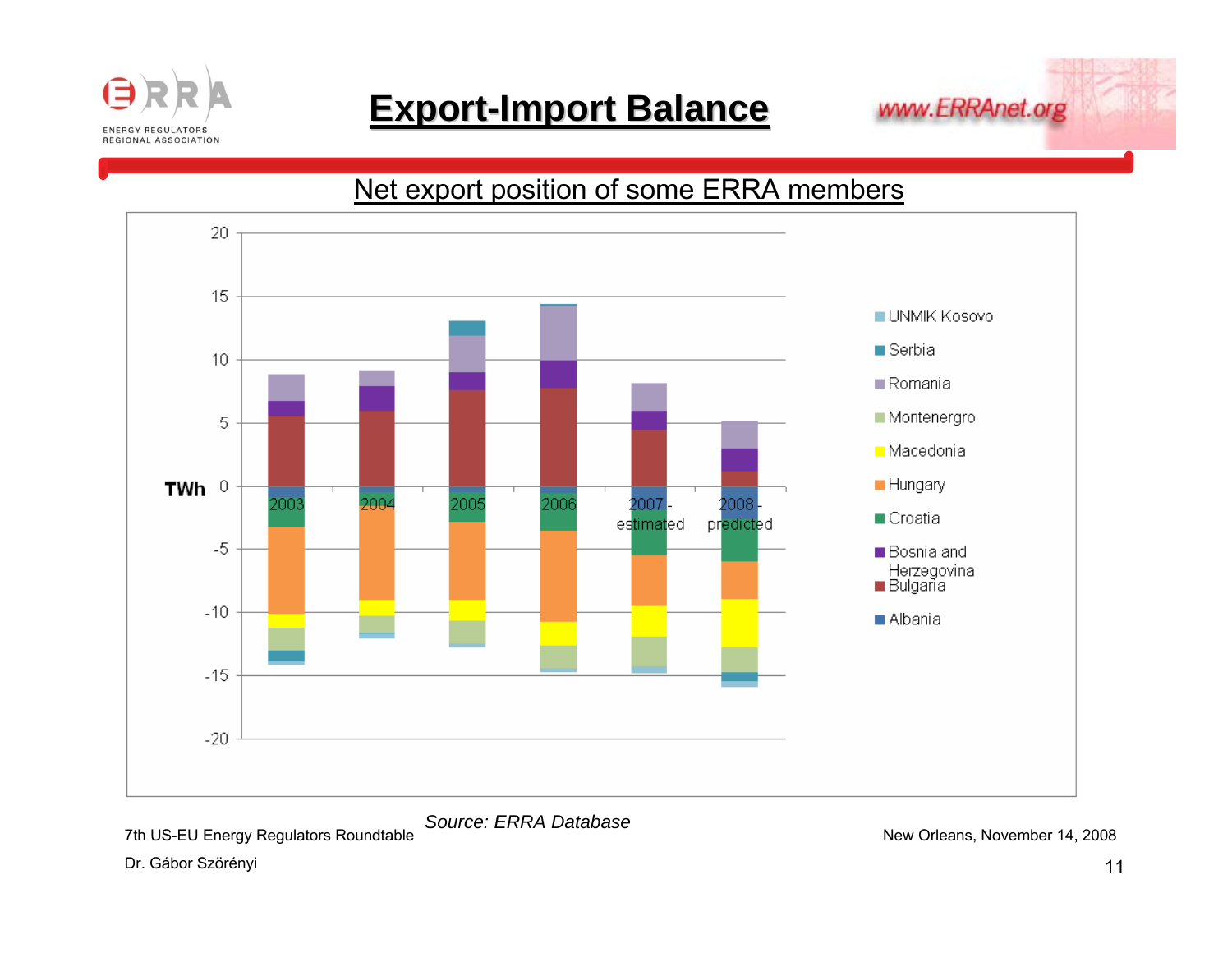

**Challenges in the market reform process <b>www.ERRAnet.org** 

#### **(End-user prices) user prices)**

- •The EC sector inquiry (2007) report highlights the phenomena of regulated end-user prices acting as a market distortion, especially for industrial users.
	- The new EU members understood this "message" and most governments and legislators eliminated the possibility of regulating energy prices at a wholesale and retail level (with the exception of special services for households, such as USPs).
	- At the same time, some former EU members, such as France, introduced regulated prices for industrial users.

#### **Challenge: Convincing politicians not to "create" more robust USP umbrella**

- • Some factors influencing industrial end-user prices:
	- –Formerly regulated wholesale prices did not fully follow fuel prices
	- – Capacity shortage in SEE: the traders, suppliers and importers (with "short position") serving consumers on market, where capacity shortage occur, are ready to pay a higher price for energy in neighbouring markets  $\rightarrow$  push up market price)
	- –The monopoly rent (extra profit) of the dominant players
	- –Controlled (reduced) USP prices raise the energy price for industrial users (cross subsidy)

#### **Open Questions: How to convince politicians to respond to industrial users' tariff as well, beyond the household ones? How to convince them not to intervene any the less, the energy prices increase drastically?**

7th US-EU Energy Regulators Roundtable

Dr. Gábor Szörényi